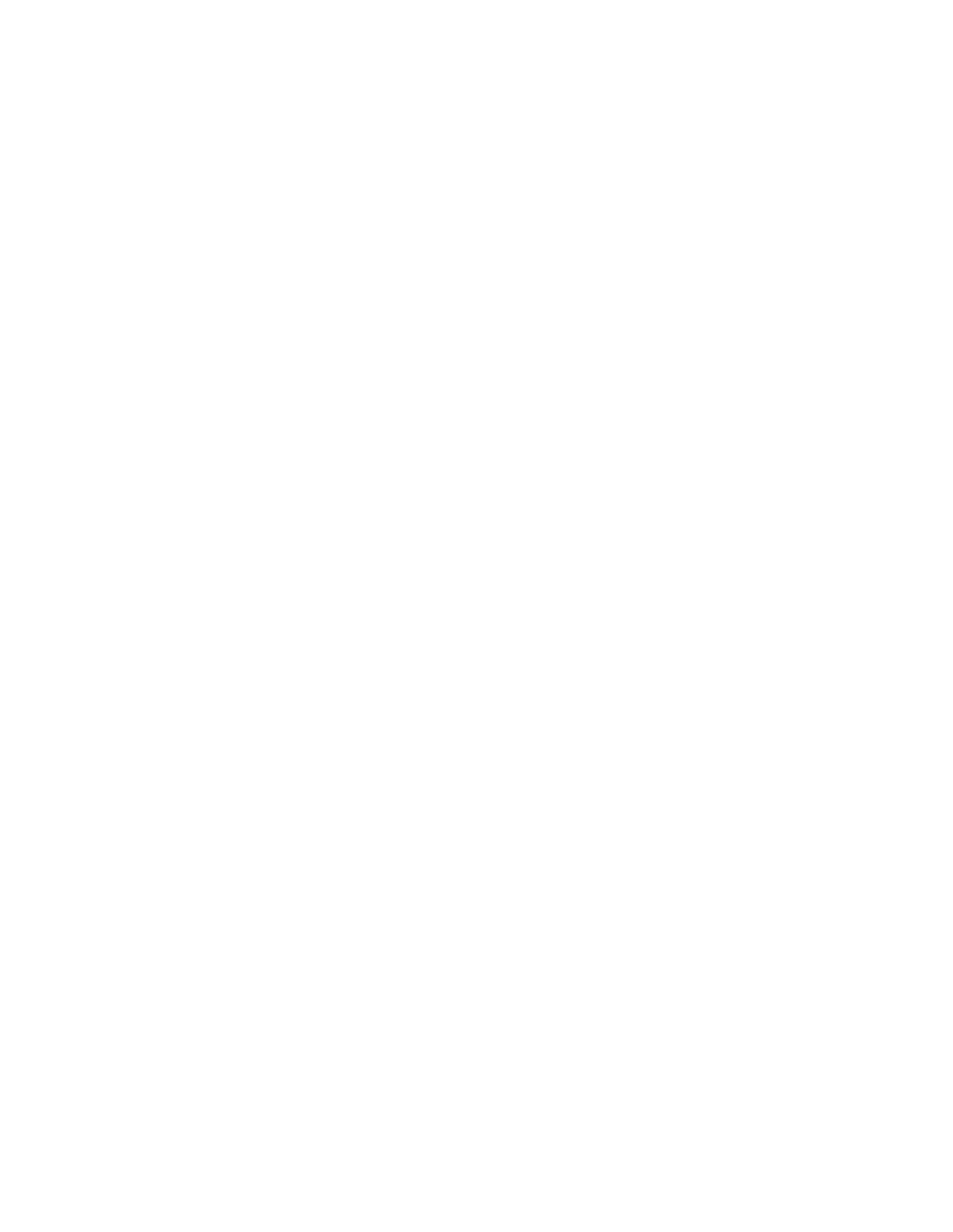## 2017 Home Loan Program Annual Report

as of December 31, 2017

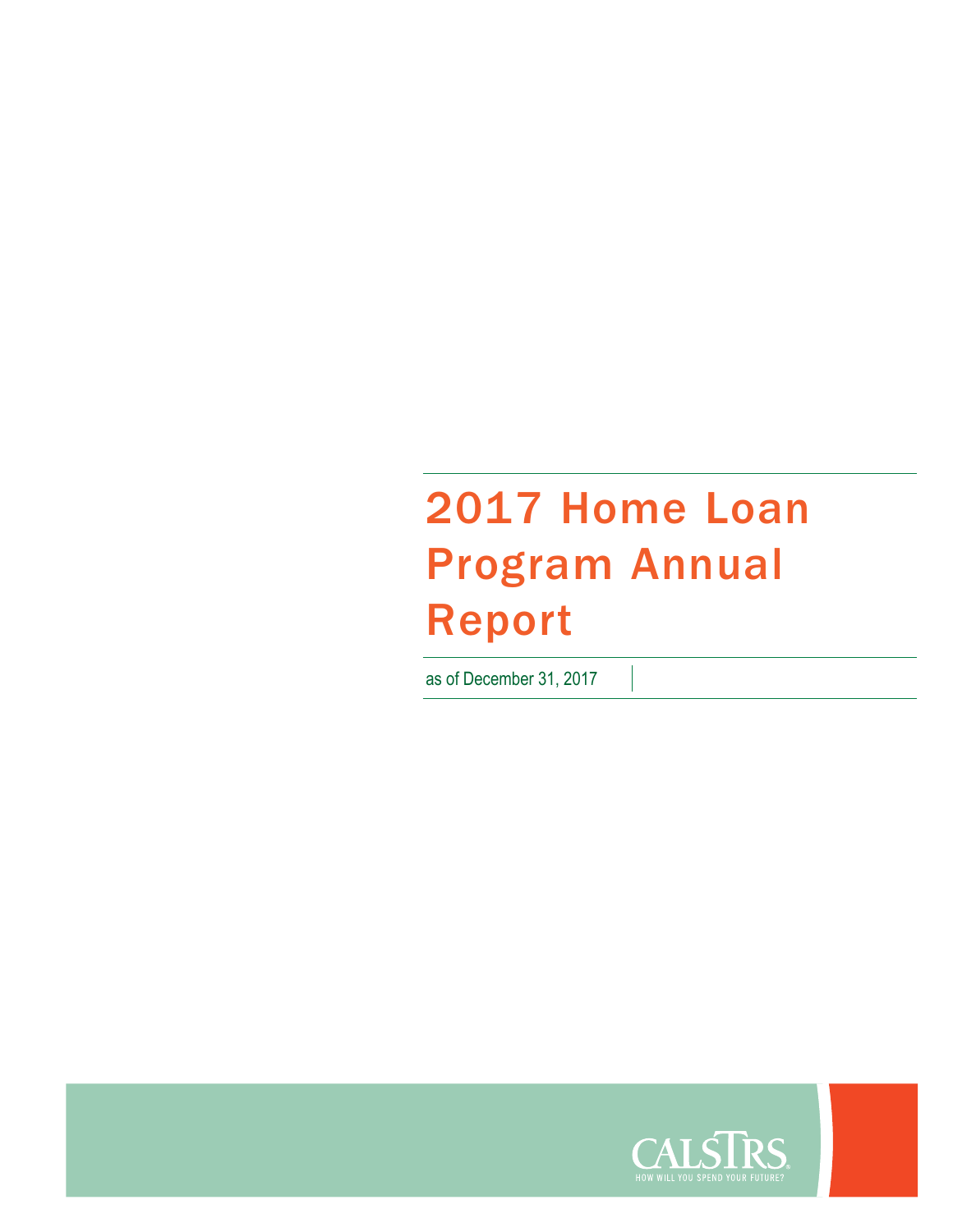### CalSTRS Home Loan Program 2017 Annual Report

#### Program Background

The California State Teachers' Retirement System Home Loan Program (HLP), was originally created as a result of legislation in 1984. It was designed to add member value by providing CalSTRS members with access to homeownership in California via a market rate mortgage loan, while concurrently meeting CalSTRS investment goals by generating a mortgage asset. The HLP started with conventional 15 and 30 year fixed-rate products but evolved over the years in response to the needs of our members. This evolution resulted in the development of low down payment products such as the 95/5 and 80/17 Programs that support the practical homeownership ambitions of our members. In the fall of 2011, new mortgage originations were suspended due to the strategic decision by the program's master servicing agent and program administrator to exit the correspondent lending business nationwide.

#### Recent Developments

With mortgage origination activity indefinitely suspended, the focus remains on servicing the existing portfolio of whole loans. Home price appreciation and low mortgage interest rates continued to drive payoff activity. The number of mortgages in the portfolio fell by approximately 23 percent during the calendar year (from 1,226 loans at the beginning of the year to 950 mortgages as of Dec 31, 2017).



#### Portfolio Performance

As of December 31, 2017, the net asset value of mortgage assets retained in the CalSTRS Home Loan Program portfolio was \$66 million.

|                                   | Year  | 3 Year | ⊦5 Year' |
|-----------------------------------|-------|--------|----------|
| Home Loan Program Portfolio       | 5.14% | 6.21%  | 5.26%    |
| Debt Opportunity Policy Benchmark | 3.73% | 2.44%  | 2.28%    |

*\*As of December 31, 2017. Source: State Street*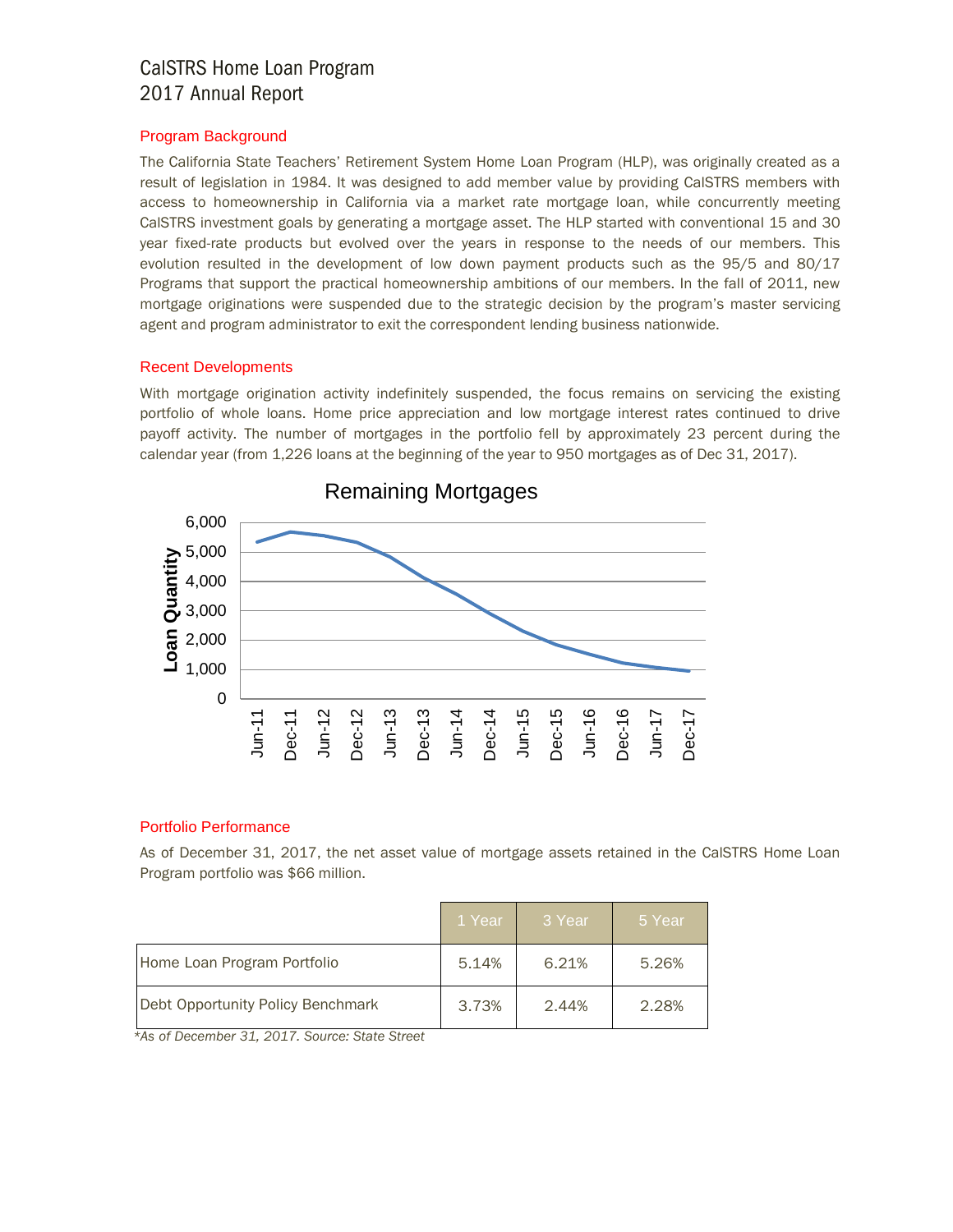### 2017 Securities Lending Program Annual Report

as of December 31, 2017

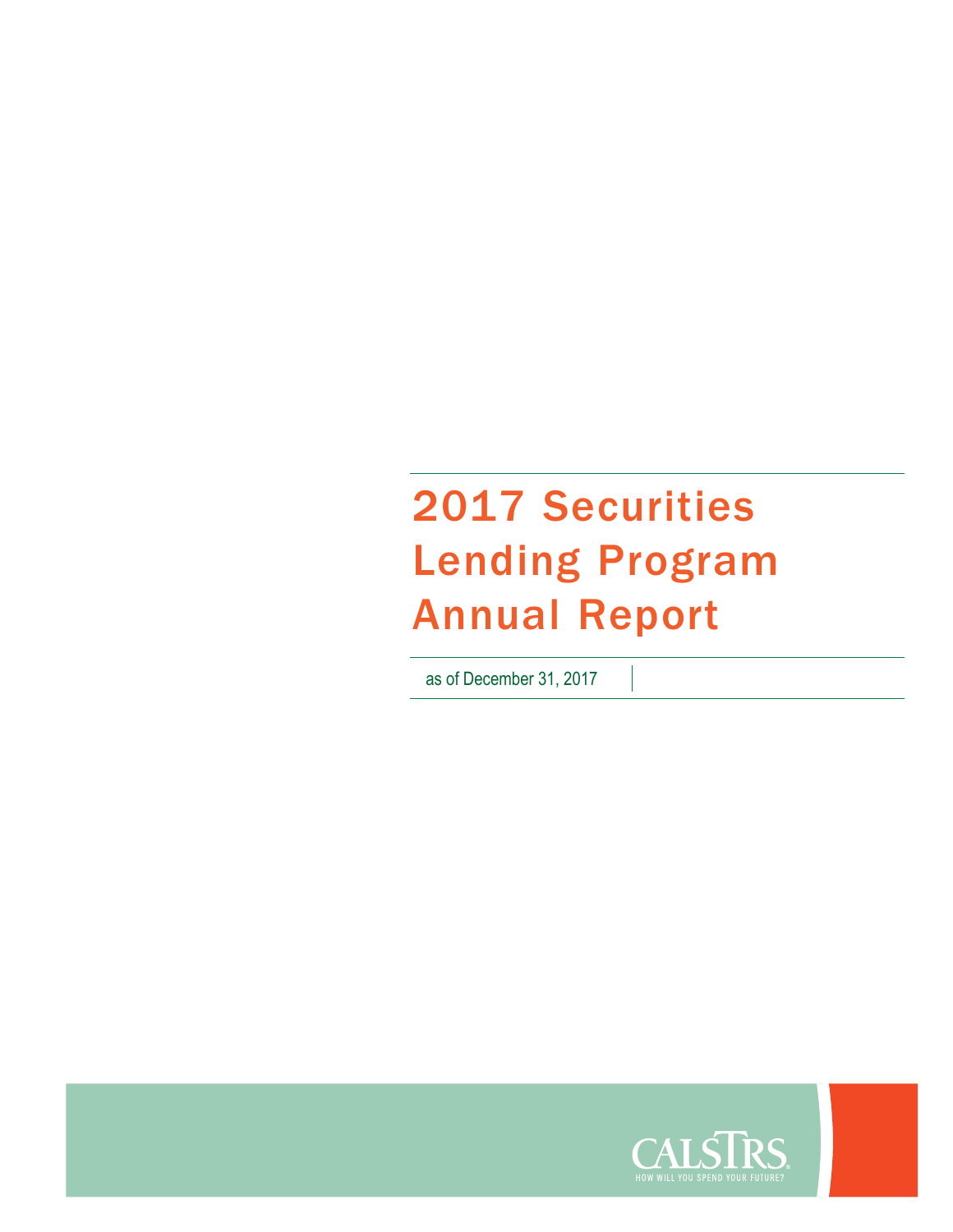#### Required Skills for Program Management

- Knowledge of asset/liability management methods
- Awareness of factors that influence the fixed income/equity finance markets
- Understanding of trading techniques associated with short-term fixed income assets

#### Director's Summary

The Securities Lending Program (Program) performed well during 2017, by earning nearly \$95.1 million. The Program has averaged over [\\$100 million in earnings](#page-6-0) during the past eight calendar years. Program earnings continue to be a steady source of incremental income, generating over \$1.60 billion for the System since its inception in 1988, adding, on average, over four basis points (bps) annually to the total Portfolio.

#### Program Overview

Securities Lending is an agreement between a lender (CalSTRS) and a borrower to transfer ownership of a security temporarily, in exchange for collateral, in order to earn additional income. This is typically facilitated through a lending agent in order to earn incremental income on long-term holdings. Borrowers include broker/dealers, market makers, and hedge funds that are looking to provide liquidity. The California State Teachers' Retirement System (CalSTRS, System, Fund) Securities Lending Program (Program), which was established in 1988, represents the System's first non-core investment program. It was designed to enable the Fund to use its existing asset base and investment expertise to generate a steady source of incremental income, adding over four bps to the entire Fund on a regular basis over the long-term. While this income is not risk-free, processes have been put into place to help mitigate the risks associated with securities lending. In addition, Program staff work closely with the Corporate Governance team to develop and streamline processes to facilitate the return of CalSTRS' shares to vote, as proxy voting is a priority within our organization.

#### Program Management Process

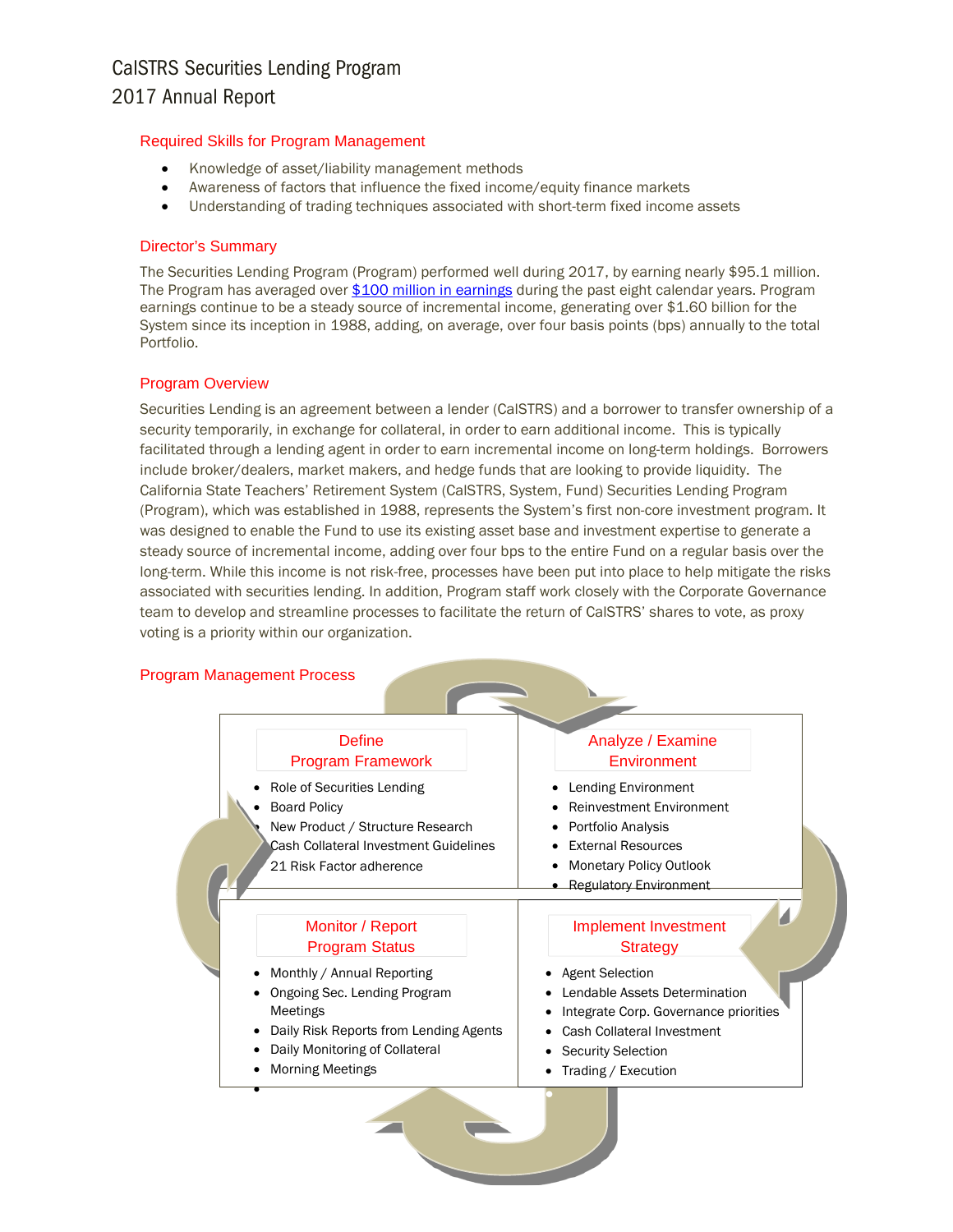<span id="page-6-0"></span>

CalSTRS has a strategy of using multiple lending agents and asset managers, in order to benefit from both diversification and competition.

#### Performance Results

**CalSTRS Securities Lending Program Earnings (in millions) \$1.60 Billion (\$3.97 Billion Compounded)\* Since Inception December 31, 2017**



*2017 Earnings were \$95.1 million*

Although Securities Lending is not one of the core functions within the Fixed Income Unit, it has been viewed as a valuable source of steady incremental income to the entire Fund. The Program has earned over four basis points (4.50) every year, on average, since inception.

#### **Contributing Factors:**

Two factors contribute to the net income of the Program:

- The negotiated lending terms at the outset of the loan, and
- The return generated from the management of the cash taken as collateral for the loan.

Three factors that have negatively affected recent earnings are:

- Lower US equity returns due to compressed spreads.
- Lower utilization in general for equities.
- Shrinking cash collateral spreads in bps relative to the benchmark year over year.

\*Compounded annually using total fund return.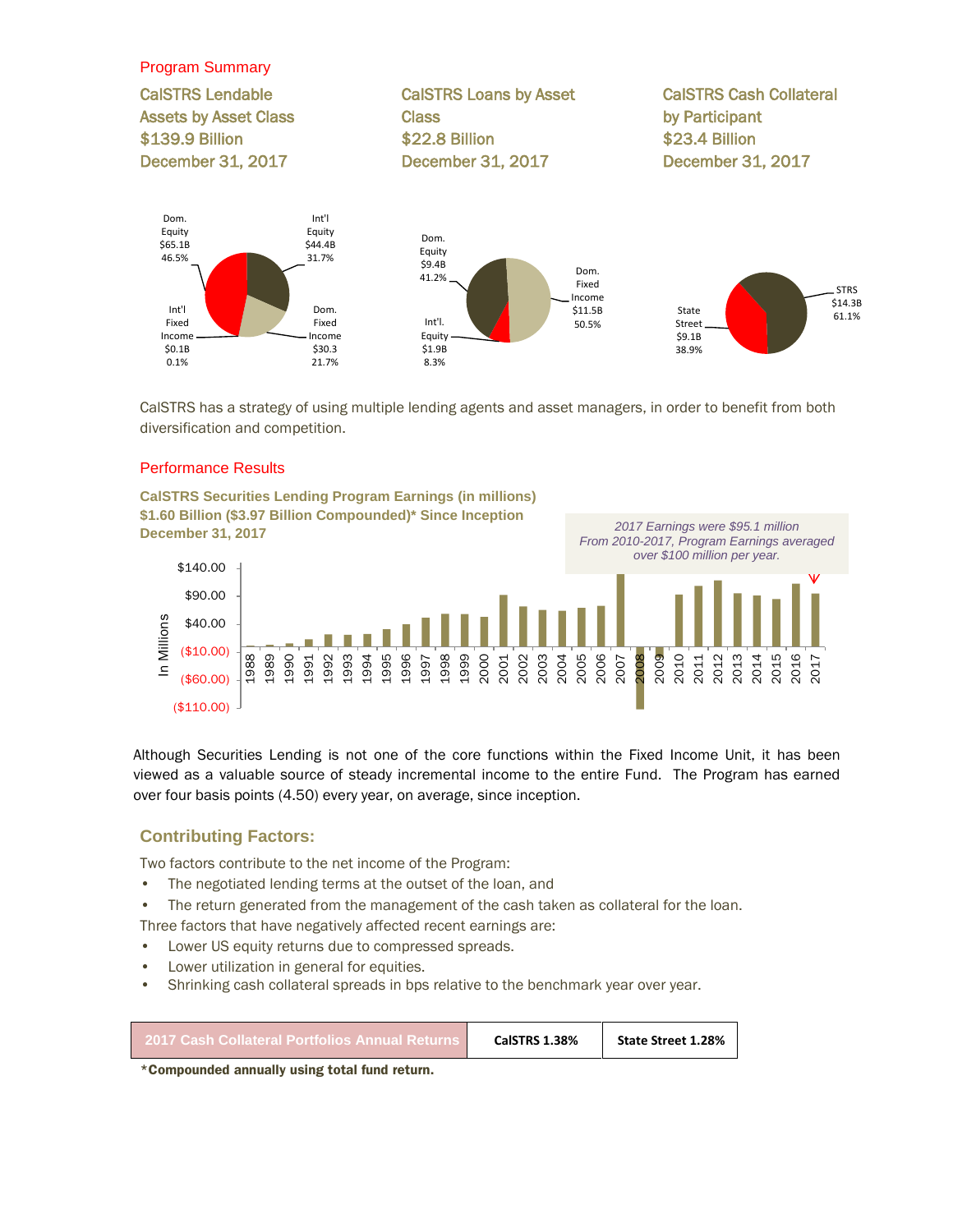## 2017 State Lands Program Annual Report

as of December 31, 2017

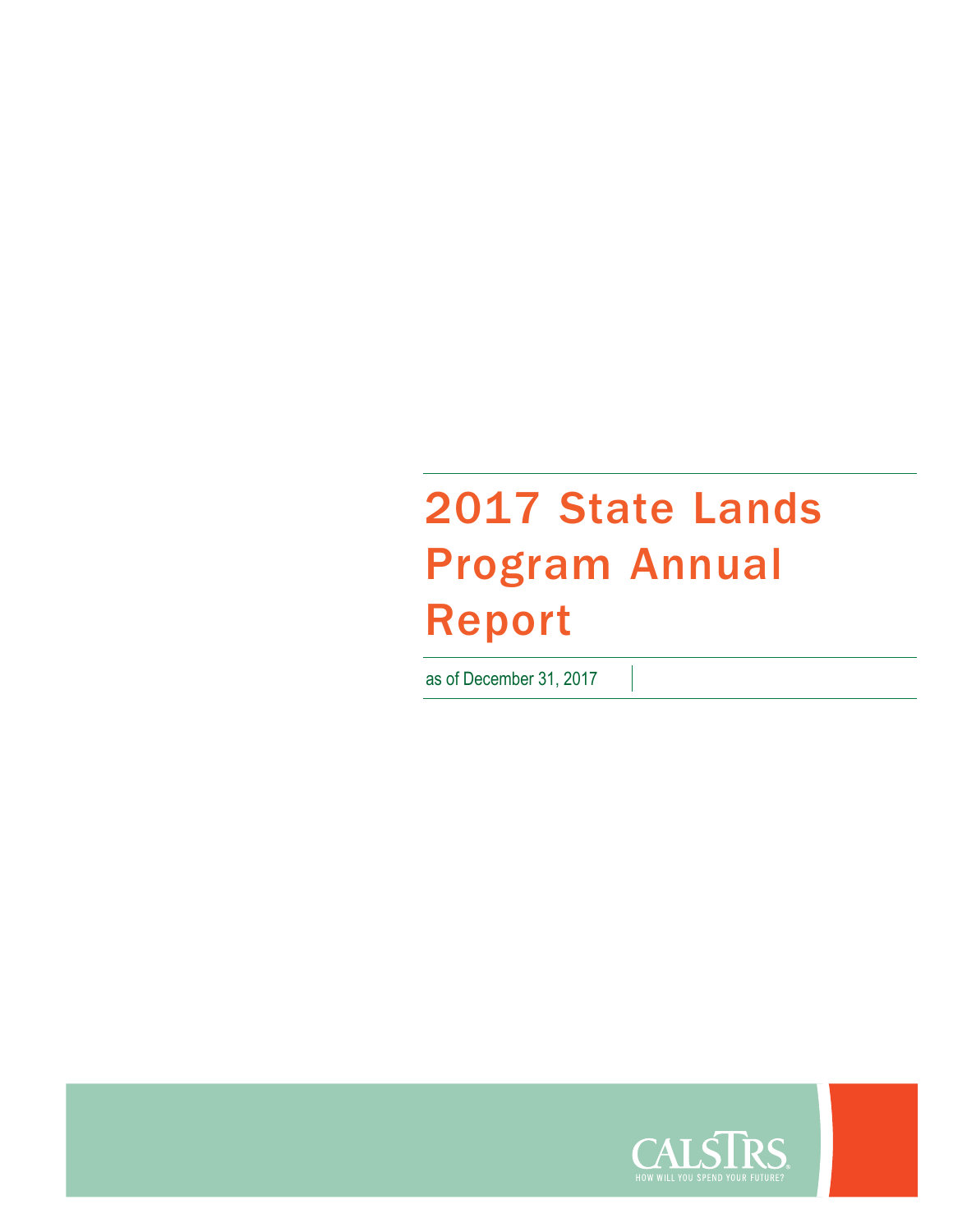#### Required Skills for Program Management

- Knowledge of activities of the State Lands Commission (SLC)
- Ongoing Engagement with SLC Staff

#### Director's Summary

The School Land Bank Fund (SLBF) generated approximately \$6.60 million is revenues for fiscal year 2016-17, an increase of 9% year over year. Revenues were higher due to increased production of solid minerals and geothermal royalties increasing.

#### Program Overview

The California State Lands Commission manages approximately 458,843 acres of school lands held in fee ownership by the State of California and the reserved mineral interests on approximately 790,000 acres of school lands where the surface estate has been sold. These interests are what remain of the 5.5 million acres granted by Congress in 1853. Most of the original school lands were sold by the State during the first 130 years of statehood. Management of the Commission's School Lands Program is divided between the Mineral Resources Management Division (MRMD) and the Land Management Division (LMD). The MRMD is responsible for geothermal, solid minerals, and oil and gas leasing on school lands and for geothermal resource development, mining activities, and oil and gas development. The LMD is responsible for managing surface activities on school lands.

School lands were placed into a statutory trust in 1984 when the Legislature enacted the School Land Bank Act (Act) and created the School Land Bank Fund. The Commission is the trustee of the Fund. Sections 8700 through 8716 of the Public Resources Code establish management guidelines for school lands. The Act states that school lands and attendant interests are to be proactively managed and enhanced to provide an economic base in support of public schools. The Act further requires the Commission to take all action necessary to fully develop school lands, indemnity interests, and attendant mineral interests into a permanent and productive resource base. Public Resources Code § 8701 contains findings and declarations that emphasize developing school lands into a permanent and productive resource base and underscore that all transactions, including exchanges, sales, and acquisitions, should be implemented for revenue generating purposes.

#### Performance Results

In fiscal year 2016–17, school lands generated gross revenues of \$6.60 million for CalSTRS, an Increase of 9% year-over-year. Gross revenue to CalSTRS from solid mineral leases increased substantially, from \$362,226 the previous year, to \$548,116 which is a 51 percent increase from the previous year. School lands revenue from solid minerals has increased mainly due to the Hanson Aggregates mineral extraction lease, which resumed production after being idle since 2009. Oil and gas lease revenue decreased 17% year-overyear to \$571,186. The decline in Oil and Gas revenue is mainly attributed to decreased production at the Round Mountain parcel. As shown in the table below, the revenue distribution from geothermal leases contributed 77 percent of revenue (same % of revenue as in the previous year), solid minerals and surface rentals combined to contribute 14 percent of revenue (versus 12 percent the previous year). Oil and gas contributed 9 percent this year (versus 11 percent the previous year).